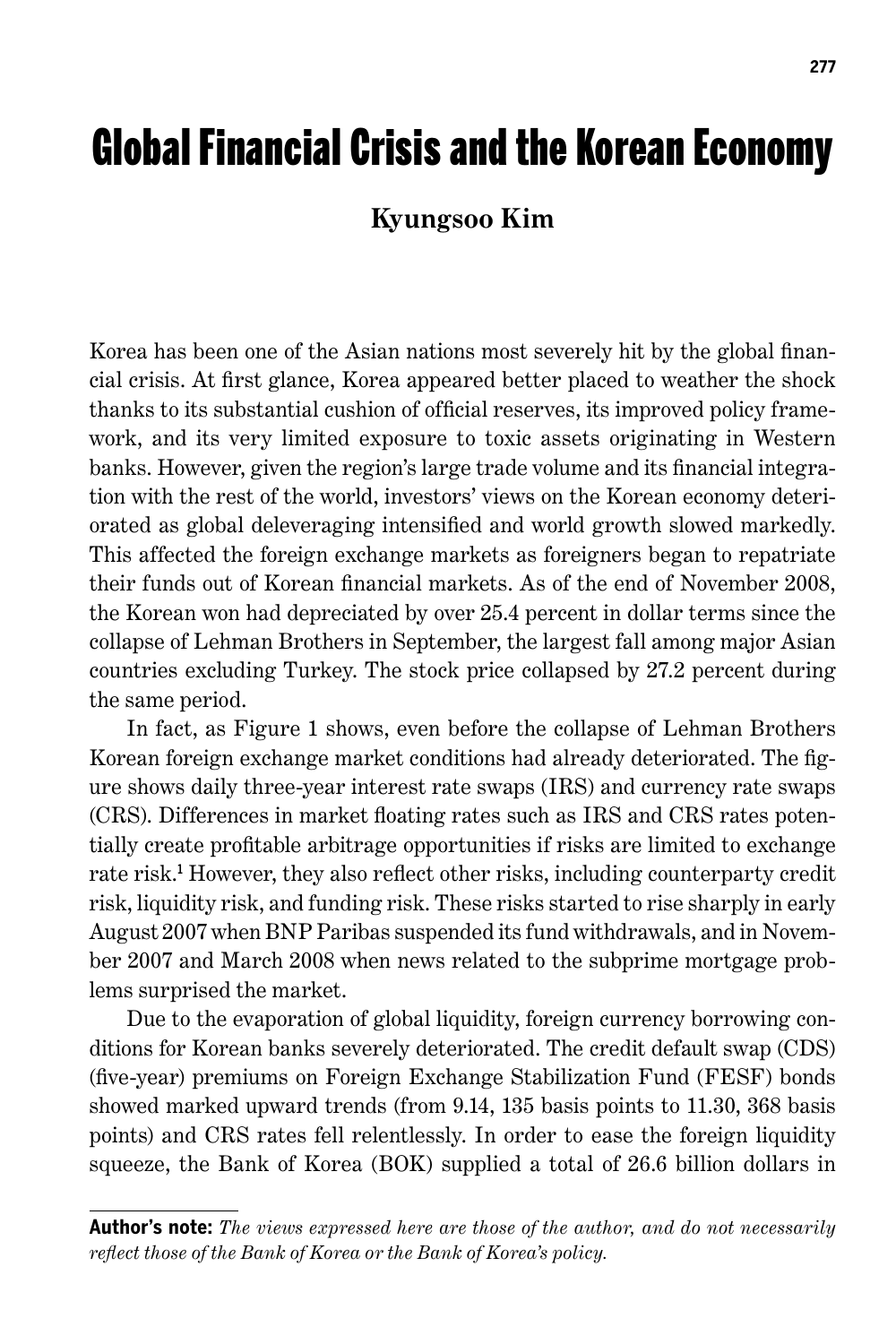

FIGURE 1 Korean Foreign Exchange Market Conditions

foreign currency liquidity through its Competitive Auction Swap Facility using its official foreign reserves, and through its Competitive Auction Loan Facility using the proceeds of its currency swaps with the U.S. Federal Reserve. On October 19, the Korean government also guaranteed its banking sector's external debt until the end of June 2009.

To strengthen its defense against global illiquidity, the BOK established a US\$30 billion swap arrangement with the Federal Reserve on October 30, 2008. On December 12, the BOK entered into a 180 billion yuan/38 trillion won swap arrangement with the People's Bank of China (PBC), and at the same time agreed with the Bank of Japan (BOJ) on expanding the ceiling of existing won/ yen swap arrangements from the equivalent of 3 billion U.S. dollars to 20 billion dollars. In spite of such efforts, deleveraging continued, and the CRS rate often fell into negative territory in February, March, and April 2009. Figure 1 clearly shows that the foreign exchange liquidity conditions have not fully recovered yet. Domestic credit spreads on corporate and bank bonds have also widened rapidly with the illiquidity in the domestic money market. This phenomenon, often termed "double drain," was unprecedented for Korea.

The Bank of Korea has responded with aggressive interest rate cuts to alleviate the credit crunch. It cut the "BOK base rate" on six occasions, by 3.25 percent overall. It also provided a total of 27.8 trillion won in market liquidity—by conducting open market operations, increasing the ceiling of its aggregate credit ceiling loan program, making banks a one-off payment of interest on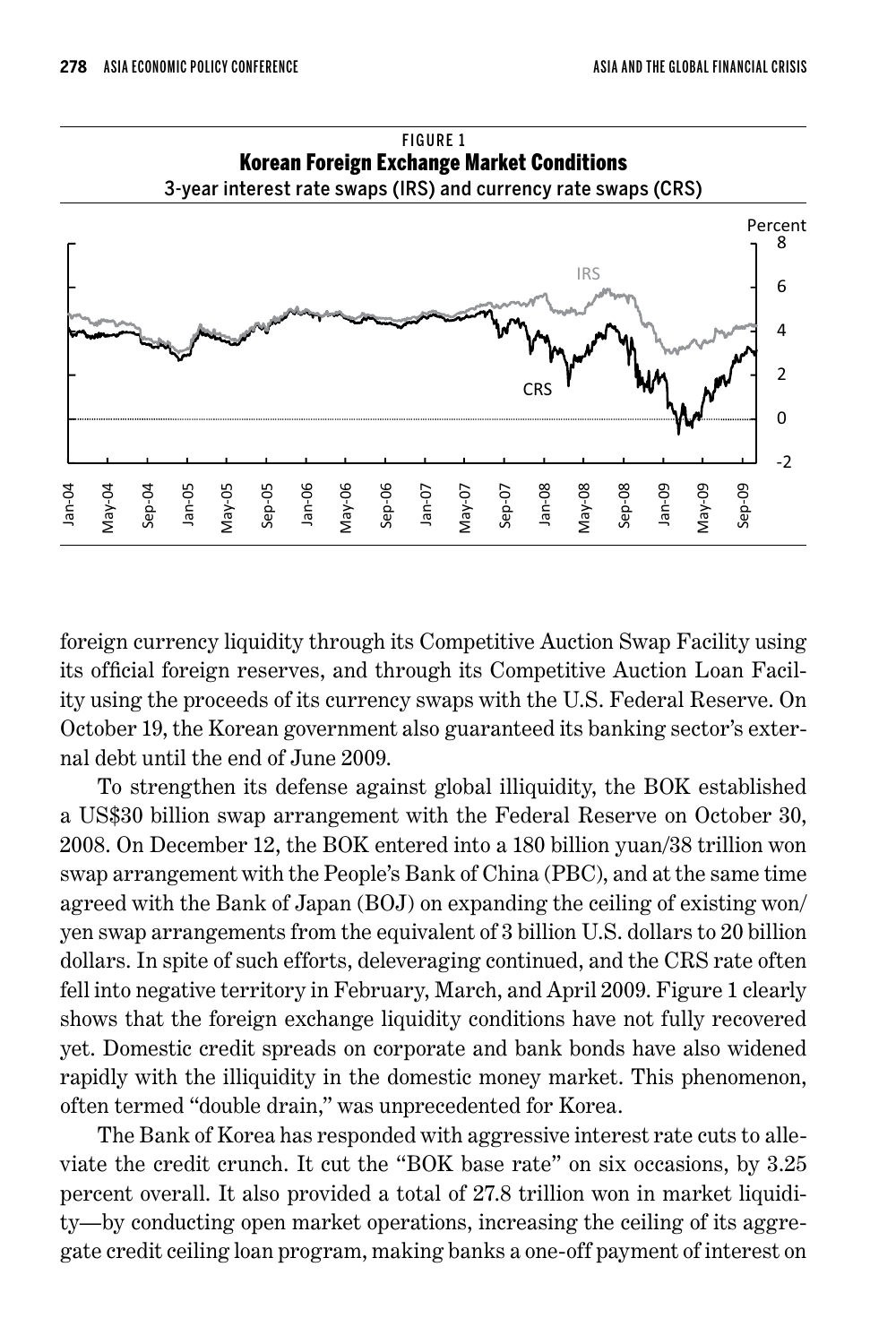their required reserves, and contributing to the Bond Market Stabilization and Bank Recapitalization Funds. In addition, 12 securities companies were added to the list of eligible counterparties for RP operations, and bonds from banks and other institutions were added to the list of collateral eligible for open market operations.

In addition to the global crisis, the Korean economy suffered from the oil price hikes that occurred during the first half of 2008. From the second half of 2008, both the Korean export and domestic sectors began to feel the impact of the decline in international demand, and the fourth quarter annual GDP growth rate fell to –5.1 percent. 2 In January 2009, the International Monetary Fund (IMF) revised its forecast for Korean GDP growth from a positive 2 percent to a 4 percent contraction. This was among its largest downward revisions for emerging market economies.

The rise in external debt has been a main cause for concern among foreign investors, even though the most recent increase in debt, that acquired since 2006, has differed in structure from that in the period prior to the onset of the East Asian crisis. A major share of the increase in debt has been bridge financing by domestic banks. These banks engaged in forward contracts with exporters and asset management companies, and balanced their positions through borrowing. Furthermore, bad loan problems analogous to those that contributed to the Asian financial crisis did not exist.

The external debt of the banking sector drew particular attention. 3 For the whole economy, the mismatch between the external assets and debts did not widen, but strong asymmetry existed in the private sector as foreign assets were concentrated in the monetary authority, and foreign debts were concentrated in the banking sector (Table 1). This left severe mismatches in the banking sector.

| TABLE 1<br><b>External Debts and Assets</b><br>(period end, \$US billions) |         |         |         |         |         |         |
|----------------------------------------------------------------------------|---------|---------|---------|---------|---------|---------|
|                                                                            | 2005    | 2006    | 2007    | 2008:02 | 2008    | 2009:01 |
| External Debt                                                              | 187.9   | 260.1   | 382.2   | 419.8   | 381.3   | 369.3   |
| (short-term)                                                               | (65.9)  | (113.7) | (160.3) | (176.2) | (151.1) | (148.1) |
| Banks                                                                      | 83.4    | 136.5   | 194.0   | 210.5   | 171.7   | 161.9   |
| (short-term)                                                               | (51.3)  | (96.1)  | (134.0) | (146.7) | (113.0) | (103.8) |
| External Asset                                                             | 308.6   | 366.7   | 417.7   | 422.5   | 348.2   | 345.5   |
| (short-term)                                                               | (212.4) | (242.8) | (266.3) | (261.8) | (279.6) | (278.8) |
| <b>Banks</b>                                                               | 53.0    | 63.2    | 76.4    | 84.5    | 83.0    | 77.3    |
| (short-term)                                                               | (39.0)  | (39.9)  | (45.5)  | (51.9)  | (52.4)  | (47.2)  |
| Source: ECOS, Bank of Korea.                                               |         |         |         |         |         |         |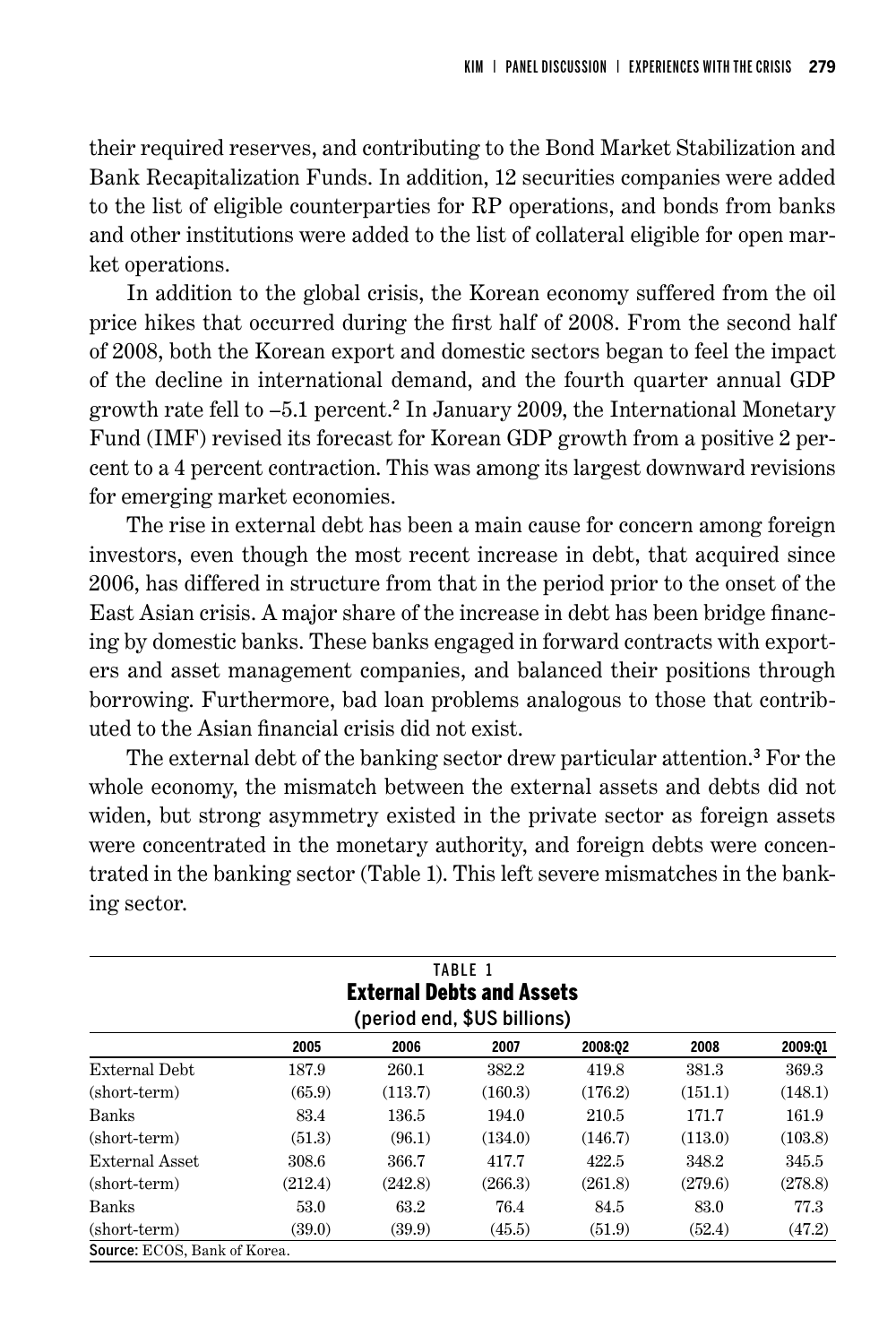The riskiness of the banking sector may not be coincidental. Figure 2 plots the rate of growth of the banking sector's external debt percentages and the short-term external assets to short-term external debt ratios during 1995:Q1– 2008:Q4. There is a negative relationship between these two variables, which indicates that when banks accumulate external debt, they tend to rely more on short-term debt. Thus, when banks accumulate external debts, both the risks of currency mismatch and of maturity mismatches tend to increase.

Before the global crisis, the banking sector pushed up leverage in Korea, while after the Lehman collapse, it suffered most from Korean deleveraging. This can be clearly seen from Tables 2 and 3. They present the flows of foreign liquidity funds in the pre-crisis and crisis periods, respectively. During 2006:Q1–2008:Q3 of the 168 billion dollars flowing into Korea, 137.4 billion dollars were funded by the banking sector, 68.3 billion dollars were domestically absorbed, and the rest were recycled through overseas equity investment, foreign direct investment, remuneration of foreign equity investment, etc. During this period, the monetary authorities were net sellers of foreign liquidity.

Table 3 indicates the sudden stop and reversal of capital flows during the global financial crisis. Between 2008:Q4 and 2009:Q1, 42.8 billion dollars in assets were taken out of Korea. This deleveraging was concentrated in the banking sector, as it was not able to roll over its short-term debt. Even though the Korean government guaranteed banking sector debts, lenders withdrew 59 billion dollars while the banking sector recovered 9 billion dollars. The monetary authorities sold 25.2 billion dollars of reserves.

|                                                                      |               | TABLE 2                                               |         |  |  |  |
|----------------------------------------------------------------------|---------------|-------------------------------------------------------|---------|--|--|--|
|                                                                      |               | <b>Uses and Sources of Foreign Exchange Liquidity</b> |         |  |  |  |
| (2006:01 to 2008:03, \$US billions)                                  |               |                                                       |         |  |  |  |
| <b>Uses</b>                                                          |               | <b>Sources</b>                                        |         |  |  |  |
| External Asset                                                       | External Debt |                                                       |         |  |  |  |
| General Government                                                   | 5.0           | General Government                                    | 15.8    |  |  |  |
| Banks                                                                | 33.2          | Banks                                                 | 137.4   |  |  |  |
| Other Sector                                                         | 15.3          | Other Sector                                          | 63.0    |  |  |  |
| Monetary Authorities                                                 | 14.8          | Monetary Authorities                                  | 21.5    |  |  |  |
| Overseas Equity Investment                                           | 68.2          | Foreign Equity Investment                             | $-78.2$ |  |  |  |
| Overseas FDI                                                         | 34.5          | Foreign FDI                                           | 6.1     |  |  |  |
| <b>Financial Derivatives</b>                                         | $-0.6$        | Other                                                 | 5.1     |  |  |  |
| Other Investment                                                     | 6.2           | Current Account                                       | $-2.7$  |  |  |  |
| Other Capital Account                                                | $-7.0$        |                                                       |         |  |  |  |
| Error and Omissions                                                  | $-1.5$        |                                                       |         |  |  |  |
| Total                                                                | 168.0         | Total                                                 | 168.0   |  |  |  |
| <b>Source:</b> Computed from Bank of Korea <i>Monthly Bulletin</i> . |               |                                                       |         |  |  |  |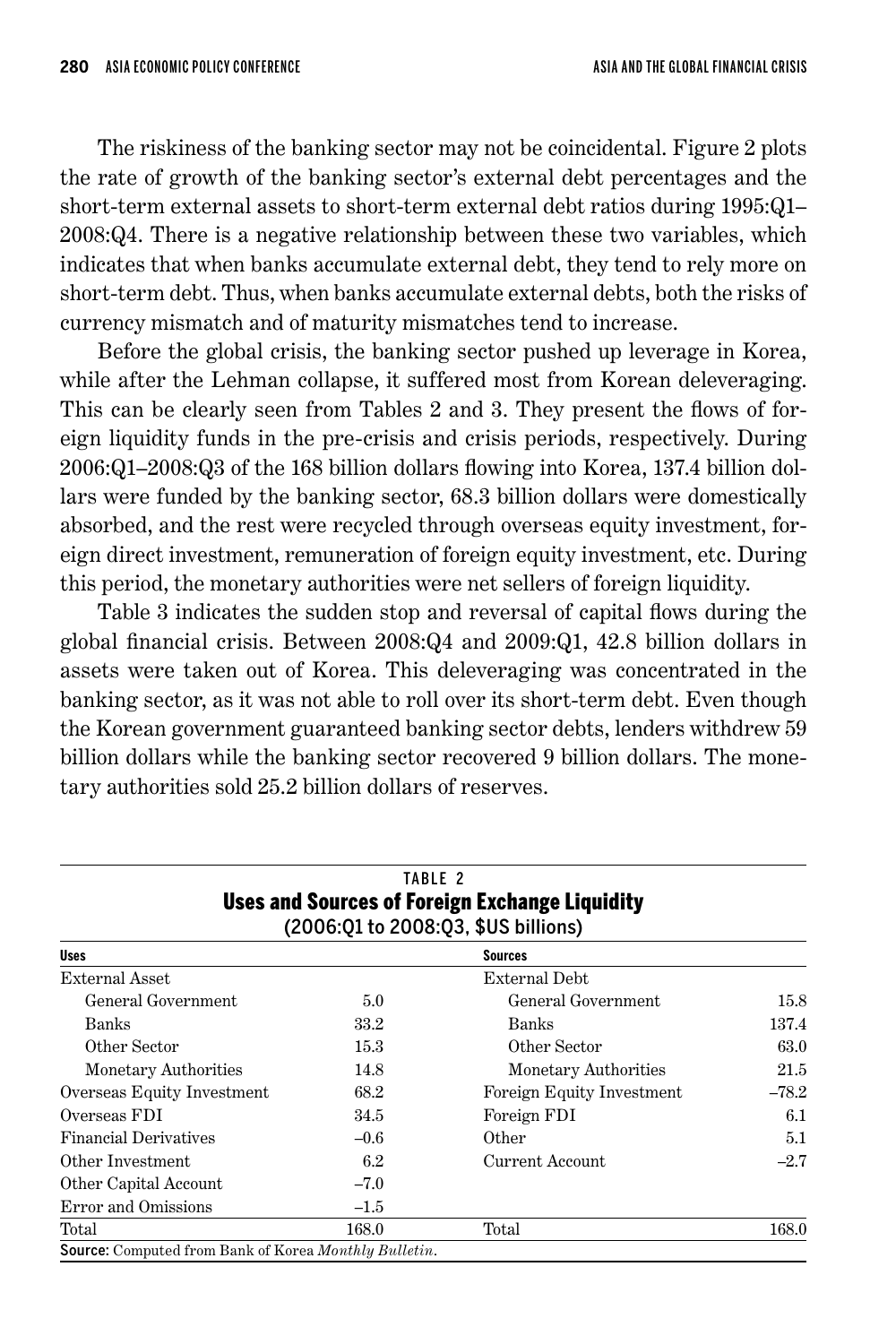| 0363 AND OVERVES OF FOREIGN EXCHANGE EIGHNITY<br>(2008:Q4 to 2009:Q1, \$US billions) |         |                           |         |  |  |
|--------------------------------------------------------------------------------------|---------|---------------------------|---------|--|--|
| <b>Uses</b>                                                                          |         | <b>Sources</b>            |         |  |  |
| External Asset                                                                       |         | External Debt             |         |  |  |
| General Government                                                                   | $-9.1$  | General Government        | $-5.2$  |  |  |
| <b>Banks</b>                                                                         | $-8.9$  | Banks                     | $-58.9$ |  |  |
| Other Sector                                                                         | $-4.0$  | Other Sector              | 2.7     |  |  |
| Monetary Authorities                                                                 | $-25.2$ | Monetary Authorities      | 5.3     |  |  |
| Overseas Equity Investment                                                           | $-8.2$  | Foreign Equity Investment | $-4.0$  |  |  |
| Overseas FDI                                                                         | $3.2\,$ | Foreign FDI               | 1.4     |  |  |
| <b>Financial Derivatives</b>                                                         | 13.9    | Other                     | $-0.1$  |  |  |
| Other Investment                                                                     | $-1.4$  | <b>Current Account</b>    | 16.1    |  |  |
| Other Capital Account                                                                | $-2.1$  |                           |         |  |  |
| Error and Omissions                                                                  | $-1.3$  |                           |         |  |  |
| Total                                                                                | $-42.8$ | Total                     | $-42.8$ |  |  |
| <b>Source:</b> Computed from Bank of Korea Monthly Bulletin.                         |         |                           |         |  |  |

## TABLE 3 Uses and Sources of Foreign Exchange Liquidity

As described above, Korea's experiences during this crisis can be summarized in terms of *the capital inflows problem*. Procyclicality generated by capital flows has been a major cause of vulnerability for small open economies as they can cause boom-bust cycles (e.g., Kaminsky et al., 2005). Excessive foreign capital inflows lead to current account deficits and can cause asset bubbles and increase vulnerability to external credit tightening, which often result in sudden stops and reversals of financial flows. Since the East Asian crisis, the Korean economy has progressed towards closer integration with global financial markets. Its liberalized capital market has invited foreign capital inflows—but this has also enabled foreign investors to unwind their positions at the earliest signs of trouble.

The procyclicality of the banking sector borrowing can be confirmed in Figure 3. It plots the growth rates of foreign assets and debt calculated from the banking sector balance sheet during 1995:Q3 to 2009:Q1. Dots tend to be on the 45-degree line, which implies that once the banking sector as a whole increases its foreign debt its balance sheet expands in lockstep, and vice versa. Through financial intermediation the growth of foreign debts is translated into growth of foreign assets, which push up domestic demand through various channels.

How important is the procyclicality of capital flows originated in the banking sector? Table 4 lists measures of procyclicality of various components of net capital inflows to Korea. Surely, capital flows driven by the banks are the most problematic.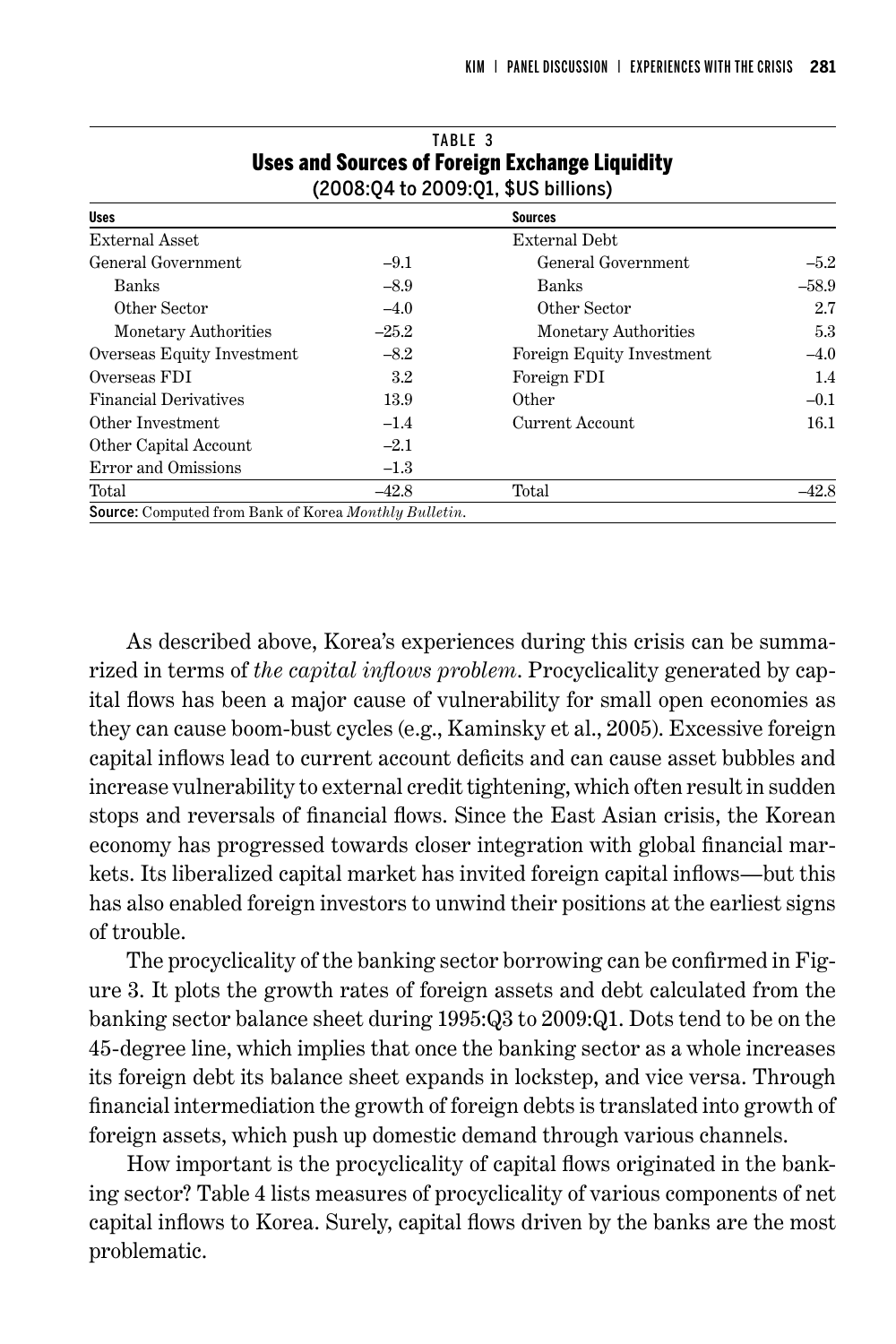

| TABLE 4<br><b>Procyclicality of Capital Flows: Korea</b>                                                                                      |         |         |         |         |  |  |
|-----------------------------------------------------------------------------------------------------------------------------------------------|---------|---------|---------|---------|--|--|
|                                                                                                                                               | 1995-97 | 2000-08 | 2000-05 | 2006-08 |  |  |
| Net Capital Inflows                                                                                                                           | 0.64    | 0.47    | 0.12    | 0.94    |  |  |
| FDI                                                                                                                                           | $-0.53$ | 0.04    | 0.13    | $-0.31$ |  |  |
| Equity                                                                                                                                        | 0.40    | 0.18    | 0.18    | 0.03    |  |  |
| $_{\rm Bond}$                                                                                                                                 | 0.18    | 0.24    | $-0.13$ | 0.70    |  |  |
| $0$ thers                                                                                                                                     | 0.71    | 0.33    | 0.06    | 0.87    |  |  |
| (Bank)                                                                                                                                        | (0.64)  | (0.41)  | (0.00)  | (0.92)  |  |  |
| Note: Procyclicality is measured as the coefficient of correlation with quar-<br>terly real GDP growth rate in percent against previous year. |         |         |         |         |  |  |

Korea's recent experience offers important policy implications. Capital account liberalization in small open economies increases vulnerability to sudden large-scale withdrawals of foreign capital, and that is exactly what we have witnessed during the recent crisis. It should be noted that this problem has even occurred in countries with strong financial regulation and transparent financial systems such as Korea.

It has been argued that financial globalization makes it possible to enjoy collateral benefits such as domestic financial sector development, institutional improvements, better macroeconomic policies, etc. These collateral benefits have been said to result in higher growth for the globalizing countries, generally via gains in allocative efficiency. The recent crisis has demonstrated, however, that financial globalization can lead to collateral damage in emerging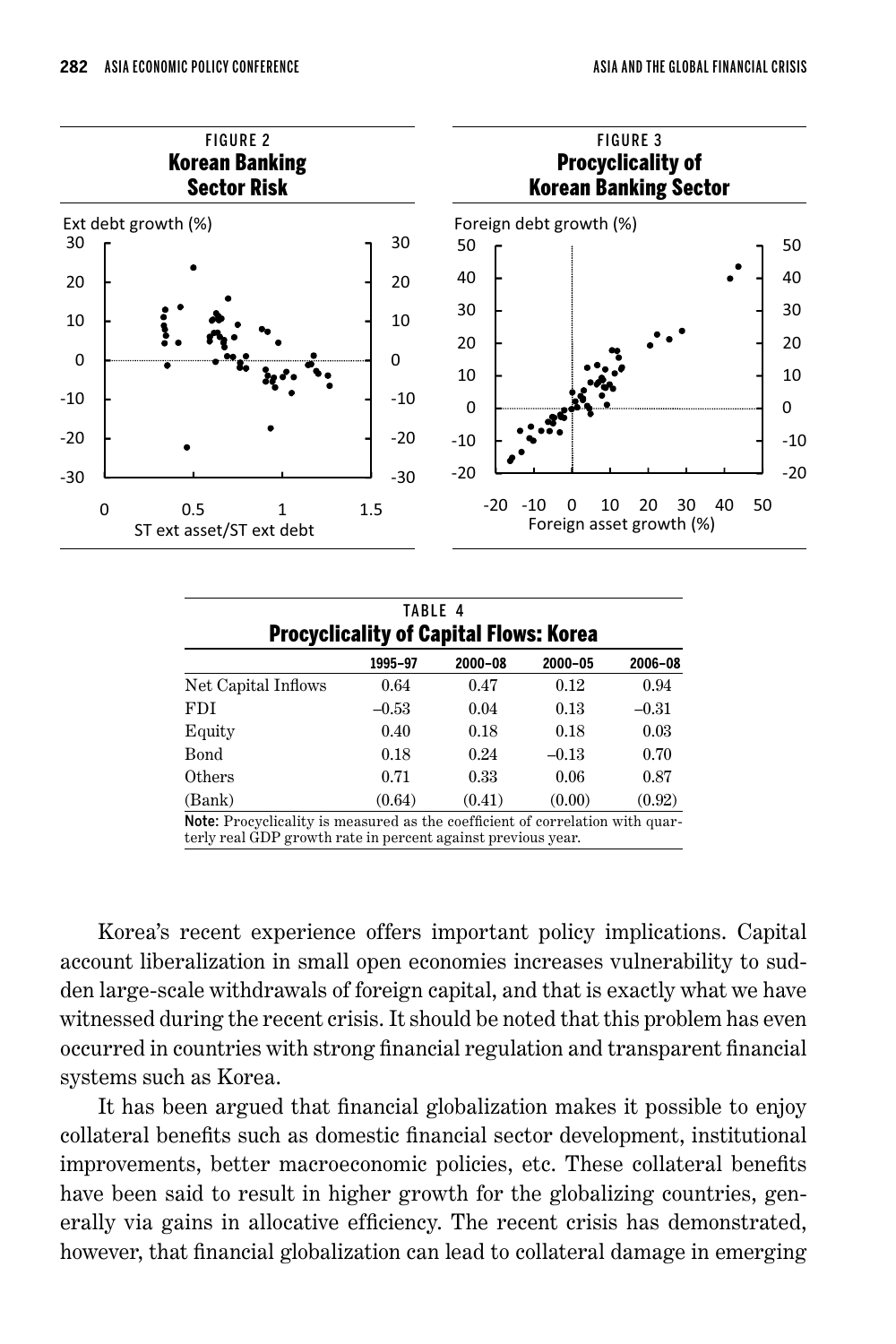market economies as well. Therefore, better management of financial openness in emerging market countries is the key issue (Committee on the Global Financial System 2009 and Choi and Kim 2010).

One could defend oneself from such collateral damage by sufficient reserve accumulation. But here the question arises: How sufficient is sufficient? According to the Greenspan-Guidotti-Fischer rule, short-term borrowing abroad by the private sector should be absorbed as foreign reserves by the monetary authorities. However, the rule might invite moral hazard: While profits from borrowing are privatized, hedging of the associated risk is socialized (Rodrik 2006). Consequently, the private sector would like to rely on short-term borrowing even more and the monetary authorities must accumulate even greater reserves. Furthermore, the moral hazard problem exacerbates the overall level of capital inflows.

Direct regulation on capital flows may be another viable option. However, there is little evidence that capital controls are effective in achieving their macroeconomic objectives for longer than limited periods. The best solution, in my opinion, is to establish an incentive mechanism that can harmonize the individual player's optimizing activity in a way not to cause a deterioration of the system soundness, that is, by internalizing the cost of short-term external borrowings.